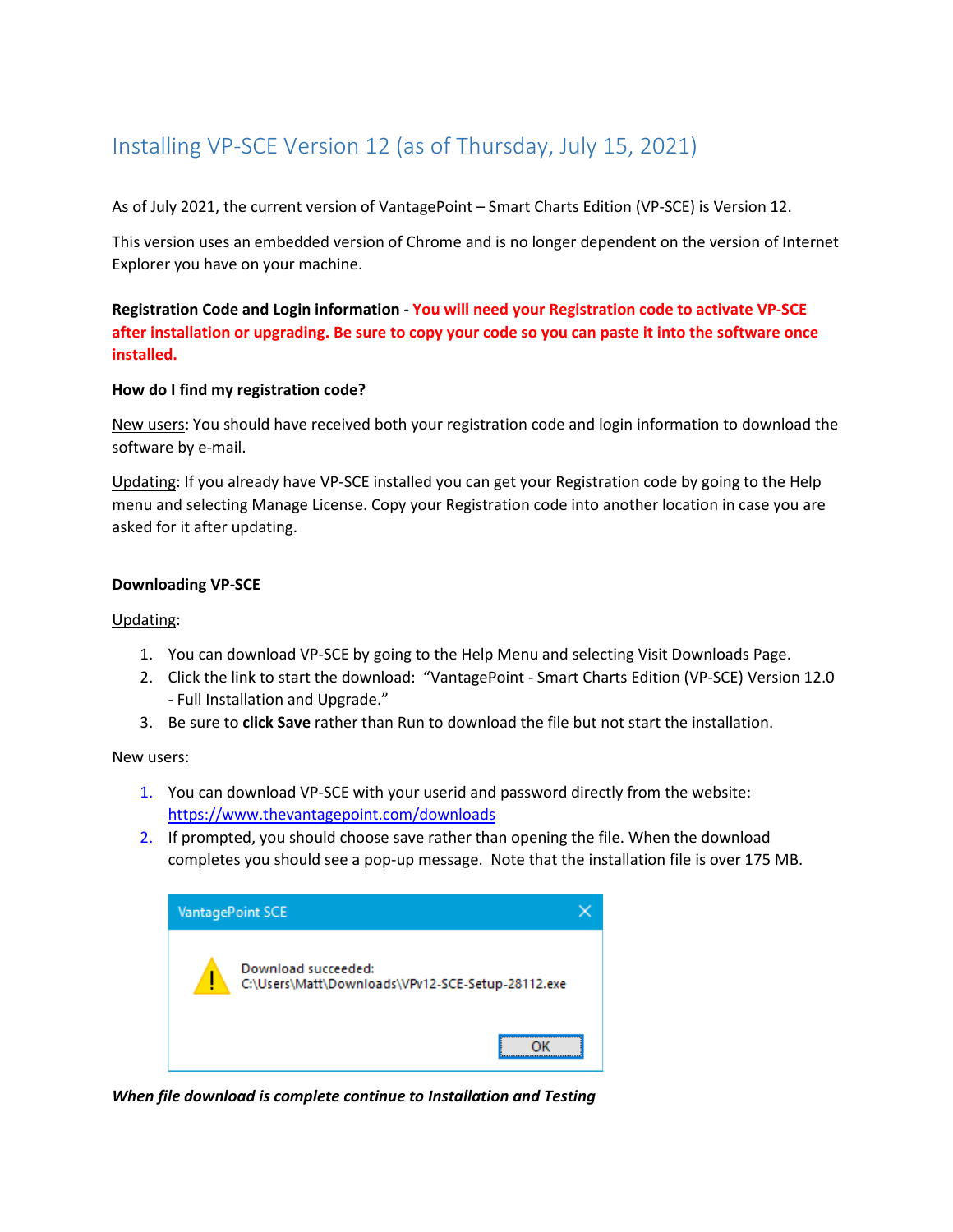#### **Installation and testing**

VP-SCE must be installed with Administrator permissions under the user profile that will be using the software.

- 1. If VP-SCE is running, you must exit the software before running the installer. **Make sure you have copied your Registration code first!** One way to do this is to go to the Help tab, select Manage License. Once you have copied your code, you can click Deactivate Now which will deactivate your code and then close VP-SCE.
- 2. Run the installer. You should not need to change the default settings or install location.
- 3. At the end of the installer, **check the "Launch VantagePoint-Smart Charts Edition" box** so that VP-SCE will be launched to complete the installation. If you forget to do this, launch VP-SCE from the Start menu.
- 4. When the software launches, you may be prompted to activate the new software with your registration code and e-mail:

| Manage VantagePoint SCE License                                                                   |
|---------------------------------------------------------------------------------------------------|
| Your Registration Code Is:                                                                        |
| Your Email Address Is:                                                                            |
| Your License Expires:                                                                             |
| Using Internet   Using Email   License From Server<br>Activate Automatically through the Internet |
| If you have received a new Registration Code, enter that here                                     |
| New Registration Code                                                                             |
| <b>Your Email Address</b>                                                                         |
| Activate New Registration Code                                                                    |

Once activation is successful, check that you are able to run scripts and build visualizations (use the Training recipes at: [bizint.com/vptraining\)](http://www.bizint.com/product/vpsce/vpsce_training.php)

# Troubleshooting

# **Errors when entering Registration Code/ "Repair License" dialog**

Occasionally there is a problem activating the software with your registration code, even if you have copied and pasted the code directly. This issue is generally resolved with the "Using Email" option.

# **Error "the system cannot find the file specified" when running a script**